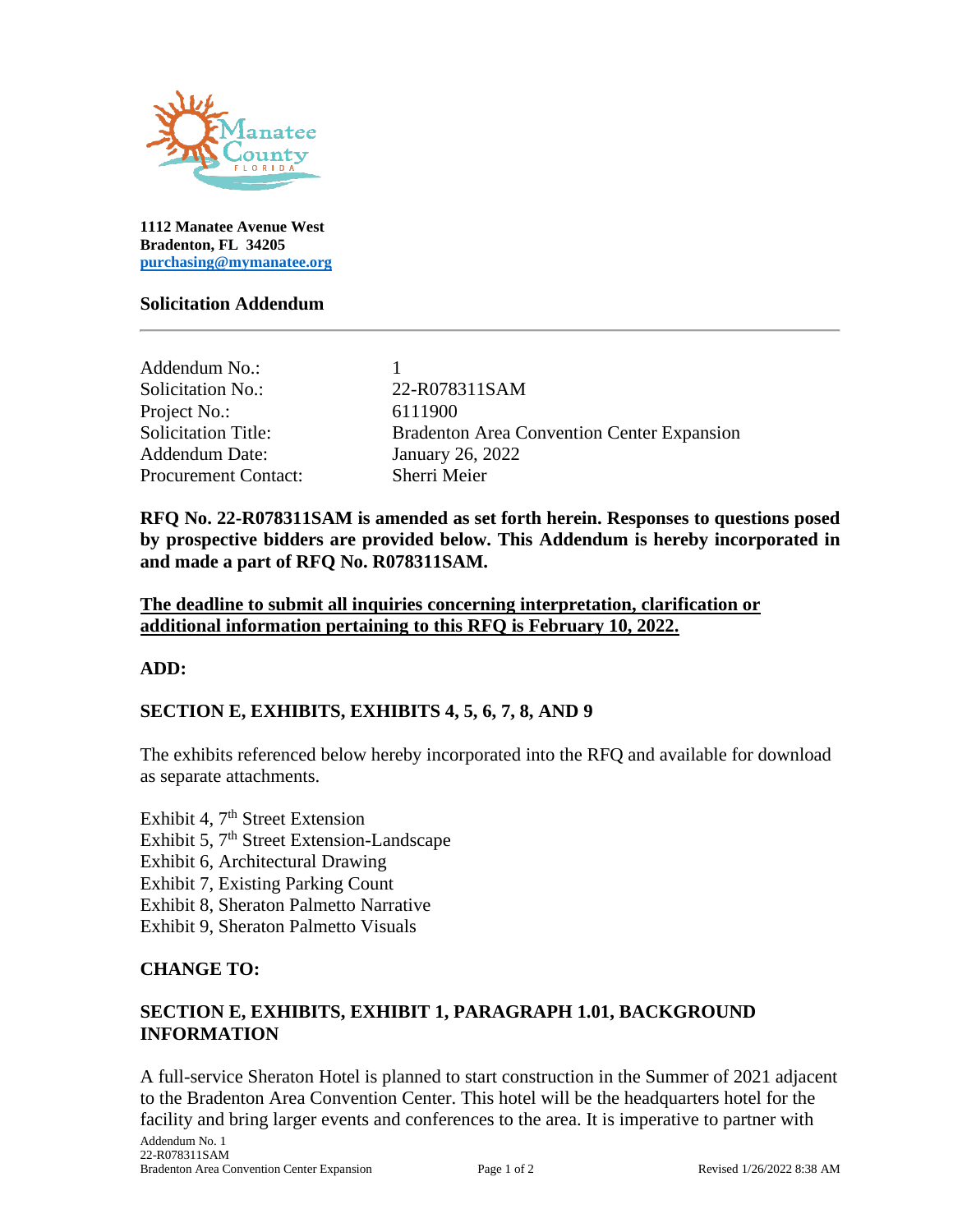the hotel team on the design of the hotel convention center expansion as well as adding additional resources to the convention center, large growth is anticipated in hotel room night bookings directly increasing the Tourist Development Tax revenues. Without the expansion of the convention center, the Convention Visitors Bureau (CVB) would not have the amenities to attract small conference / conventions.

#### **SECTION E, EXHIBITS, EXHIBIT 1, PARAGRAPH 1.03, SCOPE OF SERVICES**

Consultant shall provide all labor, materials, equipment, supplies and travel to perform design and permitting services (to include civil, architectural, mechanical, electrical, and plumbing), bidding and construction phase services for the County. The services include project management, coordination, field review, data collection, including Subsurface Utility Engineering (SUE) and surveying, design and permitting for the construction of anew racquet and aquatic complex. expansion of the Bradenton Area Convention Center. Construction phase services coordination of meetings, response to Requests for Information (RFI) and submittals, preparation of record drawings and other services as noted in this Scope of Services.

#### **QUESTIONS AND RESPONSES:**

#### **Q1. Do you happen to know when the pre-bid meeting for the contractors will be scheduled?**

R1. This RFQ is for design services. Any pre-bid or information conference for the construction portion of this project will be outlined in the corresponding solicitation.

#### **Q2. Following up to receive the power point presentation for the Bradenton Convention Center from the meeting.**

R2. See PowerPoint presentation from non-mandatory information conference attached to this Addendum 1.

#### **Q3. Can you provide the list of firms that attended the non-mandatory pre-bid meeting?**

R3. See Sign-in Sheets from non-mandatory information conference attached to this Addendum 1.

#### **NOTE:**

Deleted items will be struck through, added or modified items will be underlined. All other terms and conditions remain as stated in the RFQ.

#### **INSTRUCTIONS**:

Receipt of this Addendum must be acknowledged as instructed in the solicitation document. Failure to acknowledge receipt of this Addendum may result in the response being deemed non-responsive.

**END OF ADDENDUM** 

Jacob Erickson, MBA, CPPO, NIGP-

Digitally signed by Jacob Erickson, MBA, CPPO, NIGP-CPP Date: 2022.01.26 08:43:47 -05'00'

AUTHORIZED FOR RELEASE CPP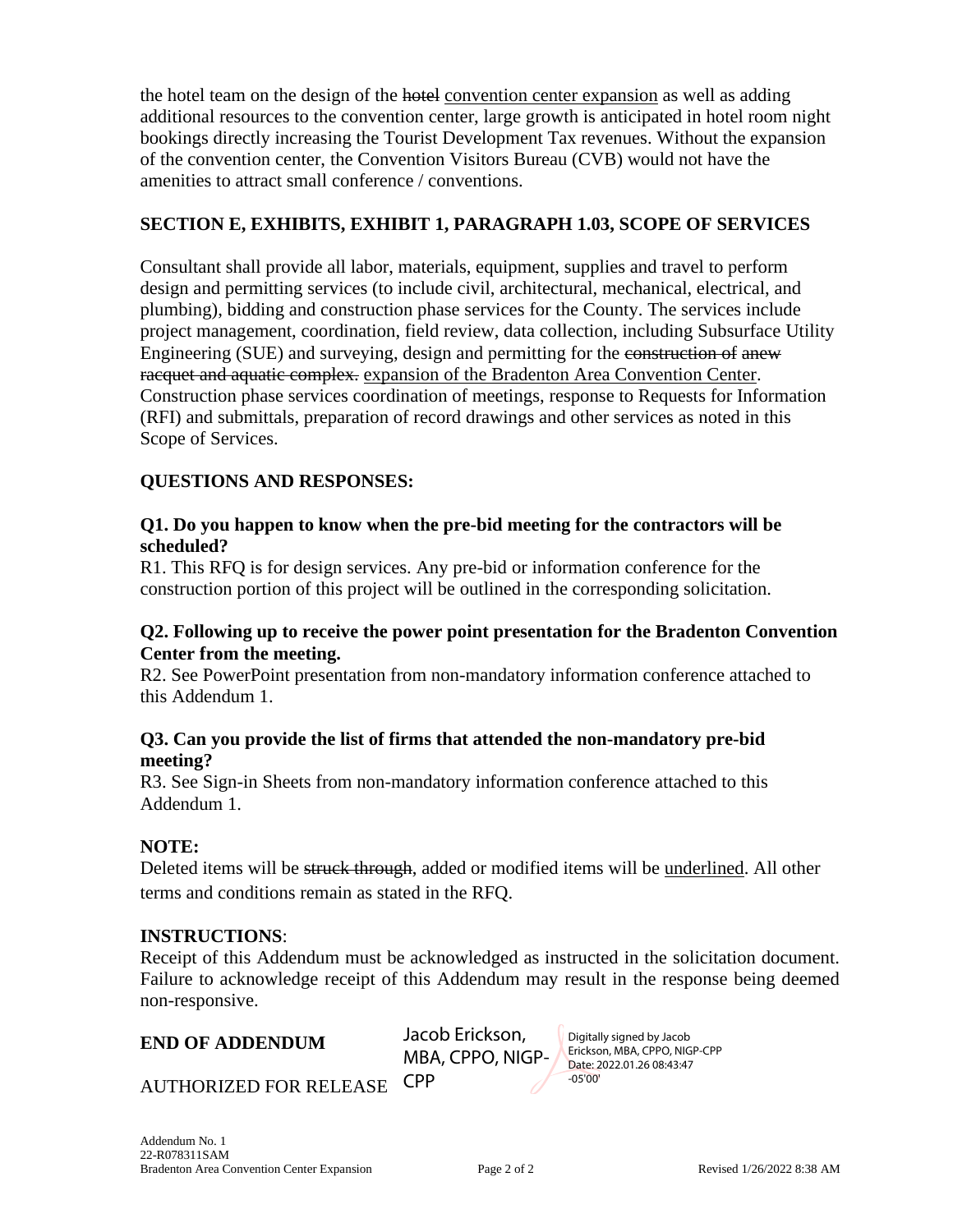

#### Non-Mandatory Solicitation Information Conference RFQ NO. 22-R078311SAM Bradenton Area Convention Center Expansion Architectural / Engineering

Due Date: February 17, 2022 @ 2:00 PM

#### NO QUESTIONS ARE OFFICIAL UNLESS SUBMITTED IN WRITING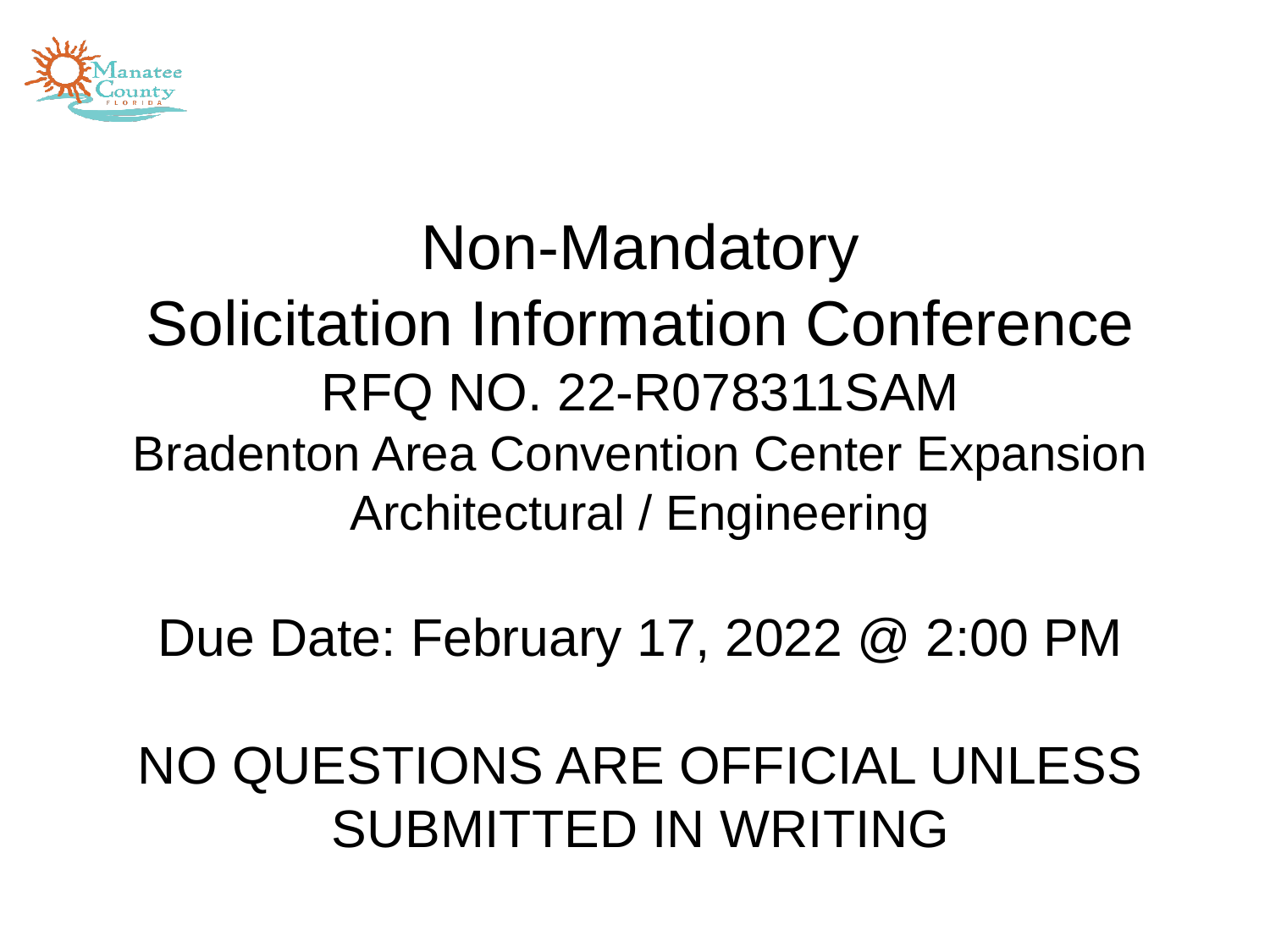



- Introductions
- Lobbying Limitation
- Notifications
- Solicitation Schedule
- Due Diligence Review
- Minimum Qualifications
- Background
- Project Description
- Specifications / Scope
- Deliverables
- Evaluation Criteria
- Proposal Response
- Trade Secrets
- Mistakes That Could Cost You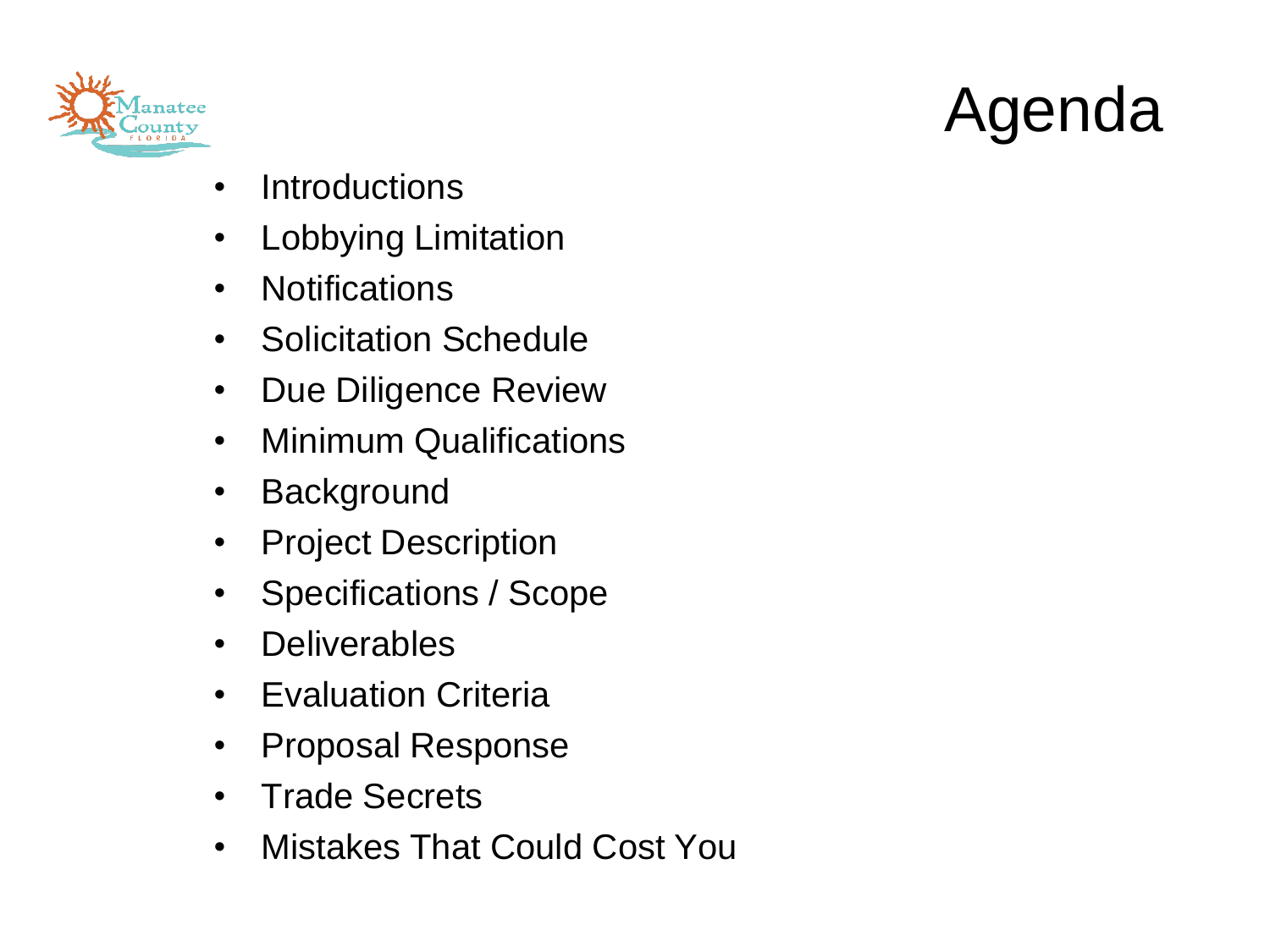

### Lobbying Limitation

- The limitation against lobbying begins at the date and time solicitations advertise and ends upon execution of the final contract.
- All inquiries/communications regarding RFQ must be submitted to [sherri.adamsmeier@mymanatee.org](mailto:sherri.adamsmeier@mymanatee.org) or [purchasing@mymanatee.org](mailto:purchasing@mymanatee.org) ATTN: Sherri Meier

Lobbying prohibition limits any type of communication between:

• Prospective bidders or their agents, representatives, or persons acting at the request of such bidder

and

• County officers, agents or employees (e.g., County Commissioners, County Administrator, County Consultants) other than Procurement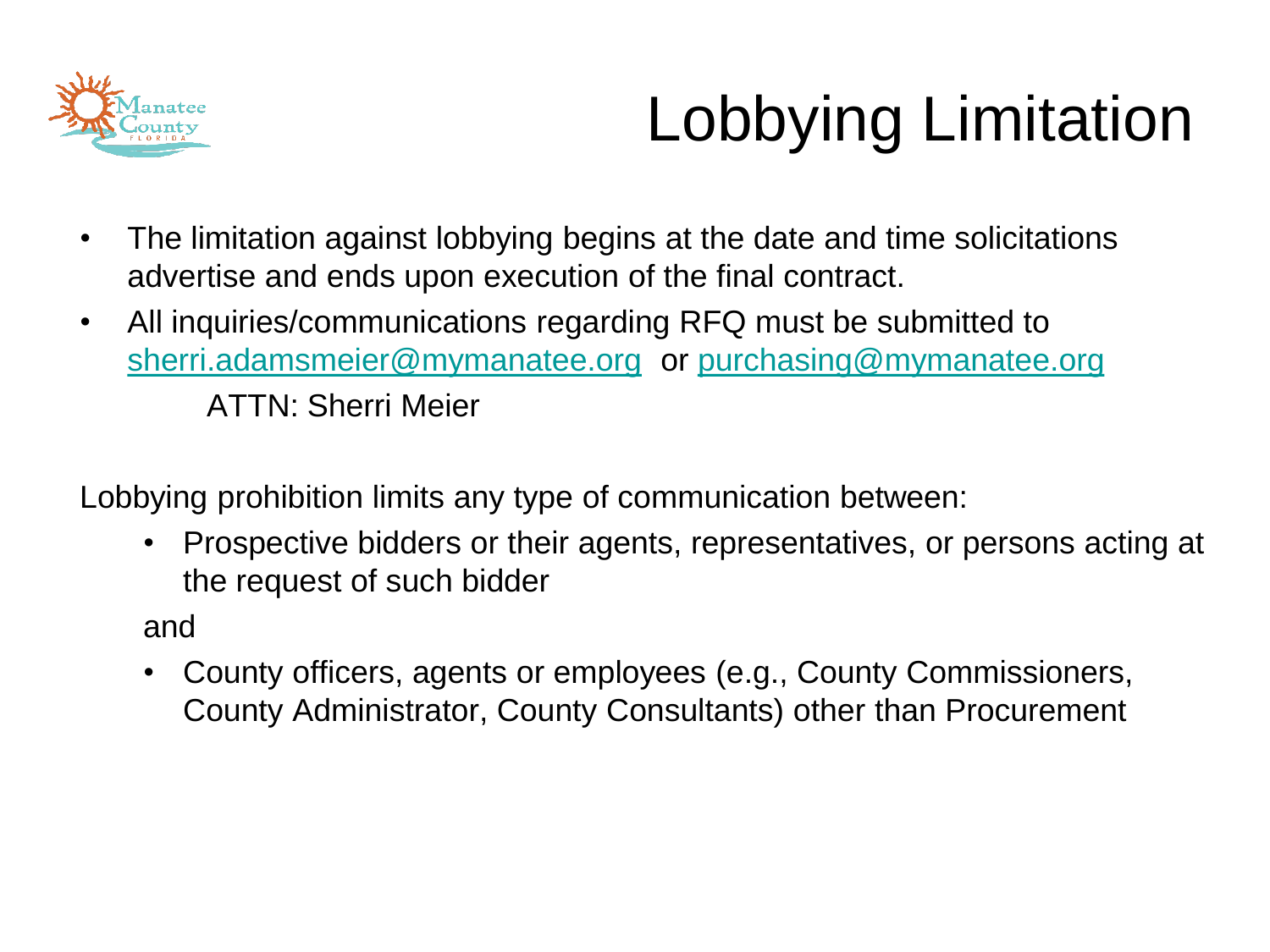

### **Notifications**

- The County utilizes the following methods for notification and distribution of solicitation opportunities:
	- County Website [www.mymanatee.org](http://www.mymanatee.org/)
	- Periscope S2G formally Bid Sync <https://www.periscopeholdings.com/s2g>
	- Request via email [purchasing@mymanatee.org](mailto:purchasing@mymanatee.org)
	- Hard copies are available at County Administration Bldg,  $8<sup>th</sup>$  fl
- These are the only authorized methods
- Bidder must verify the validity of all RFQ documents and solicitation information received from other sources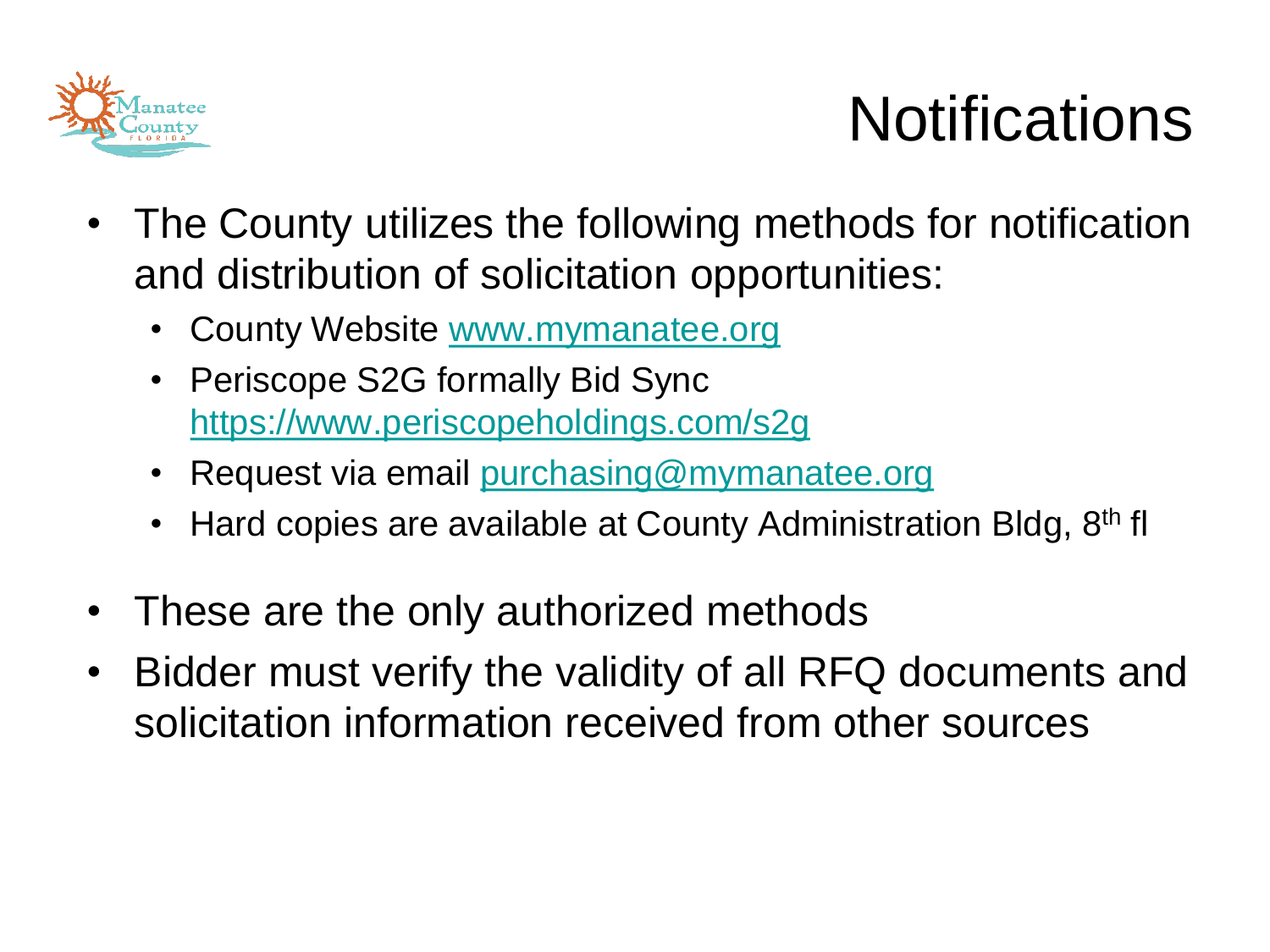

### Solicitation Schedule

| <b>ACTIVITY</b>                    | <b>DATE</b>                    |
|------------------------------------|--------------------------------|
| Deadline for Delivery of Questions | <b>February 3, 2022</b>        |
| Final Addendum Posting             | February 10, 2022              |
| <b>Proposal Due Date and Time</b>  | February 17, 2022 @ 2:00 PM ET |
| <b>Technical Evaluations</b>       | February 28, 2022              |
| <b>Technical Evaluations</b>       | March 1, 2022                  |
| <b>Interviews</b>                  | March 14, 2022, if conducted   |
| <b>Final Evaluations</b>           | March 15, 2022                 |
| <b>Anticipated Project Award</b>   | May 2022                       |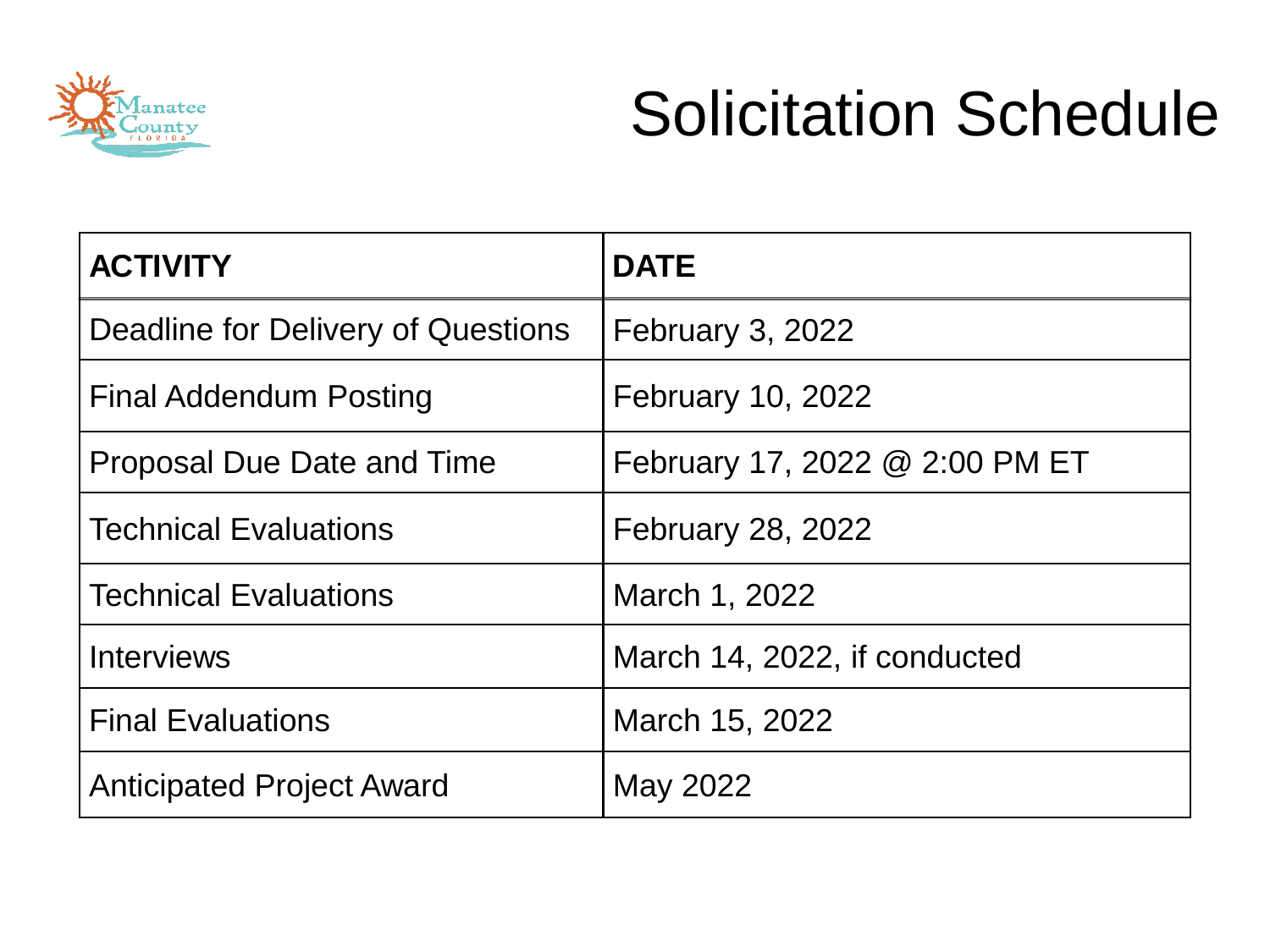

### Due Diligence Review of Proposals

- Due diligence review: proposals are evaluated to determine whether each Proposer is responsive and responsible.
	- A responsible Proposer means a Proposer meets the minimum qualification requirements of this RFQ.
	- A responsive Proposer means a Proposer has submitted a Proposal that conforms in all material respects to the requirements in the RFQ.
	- Proposals that are deemed non-responsive and/or non-responsible will not be considered or evaluated.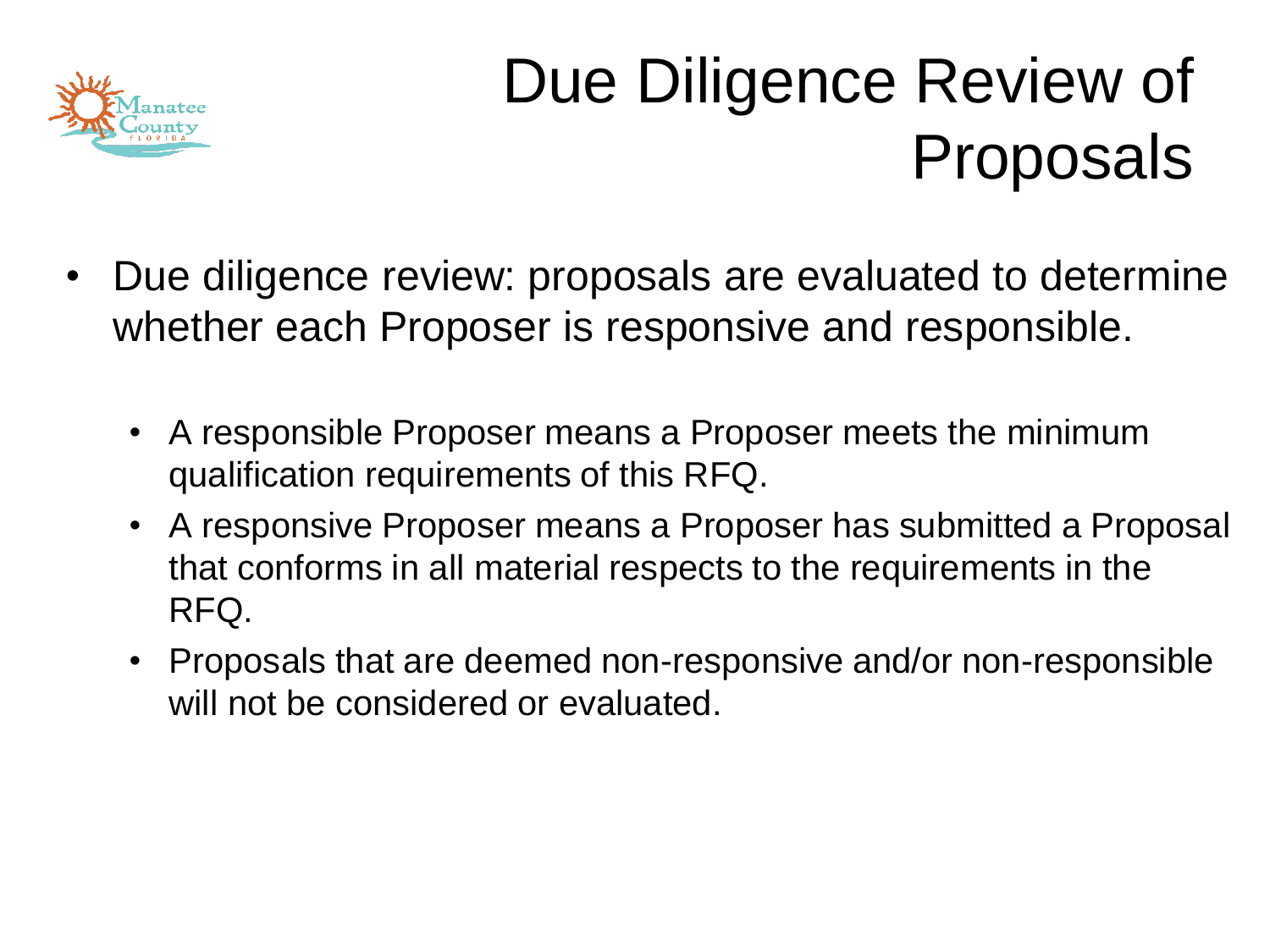

## Minimum Qualifications

- Proposer must be registered with the State of Florida. Division of Corporations to do business in Florida.
- Must possess current, valid licenses and certifications required under Florida Statutes to perform architectural or engineering services as is applicable to the Bradenton Area Convention Center Expansion project.
- Proposer or its subconsultant has completed (certificate of occupancy has been issued) a minimum of 3 conference / convention center / meeting halls / multiple use sites with assembly facility projects since January 1, 2017.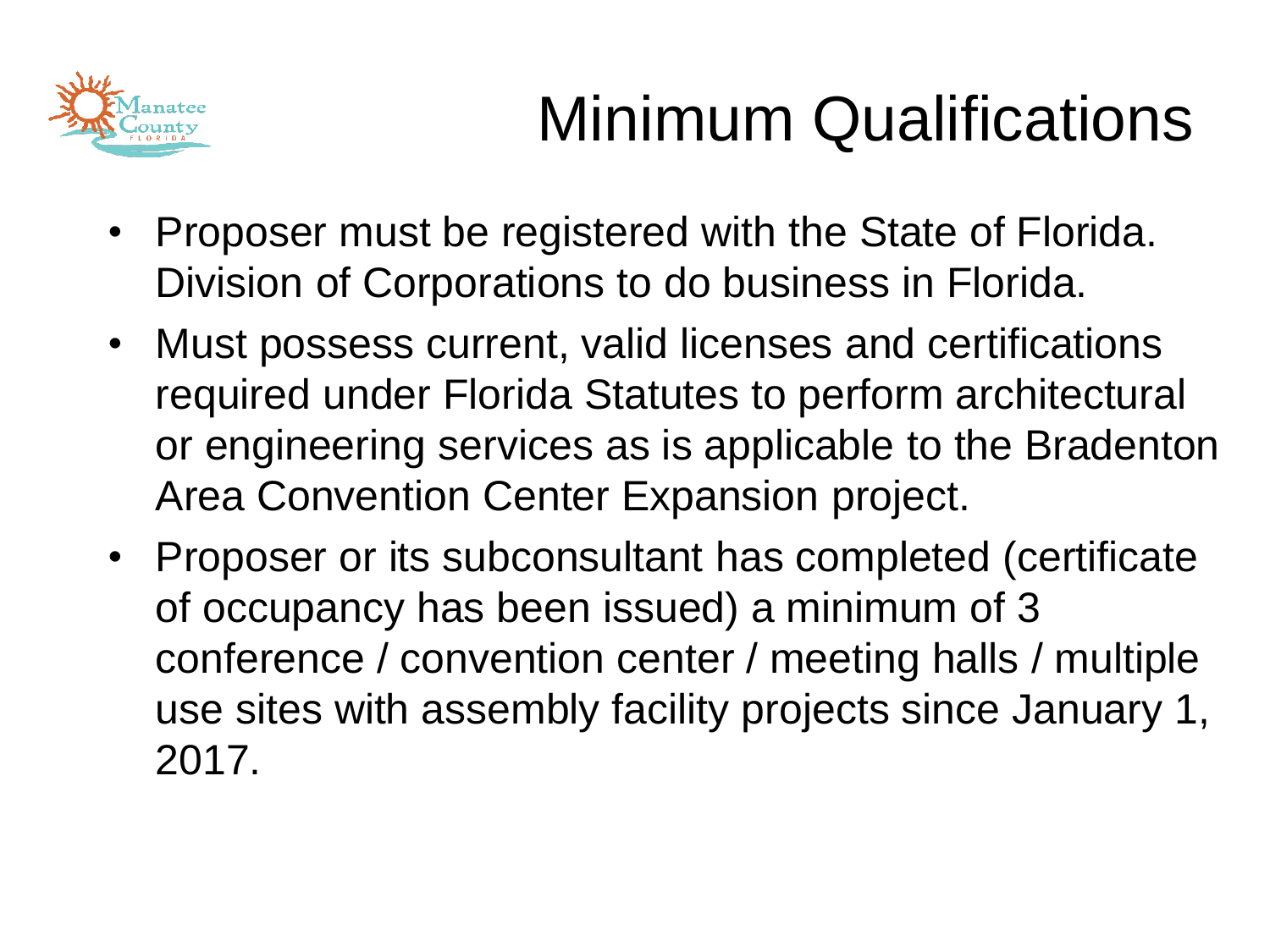

### Minimum Qualifications (Continued)

- Must have no reported conflicts of interest in relation to this RFQ.
- Complete Forms 1 through 9 included in RFQ.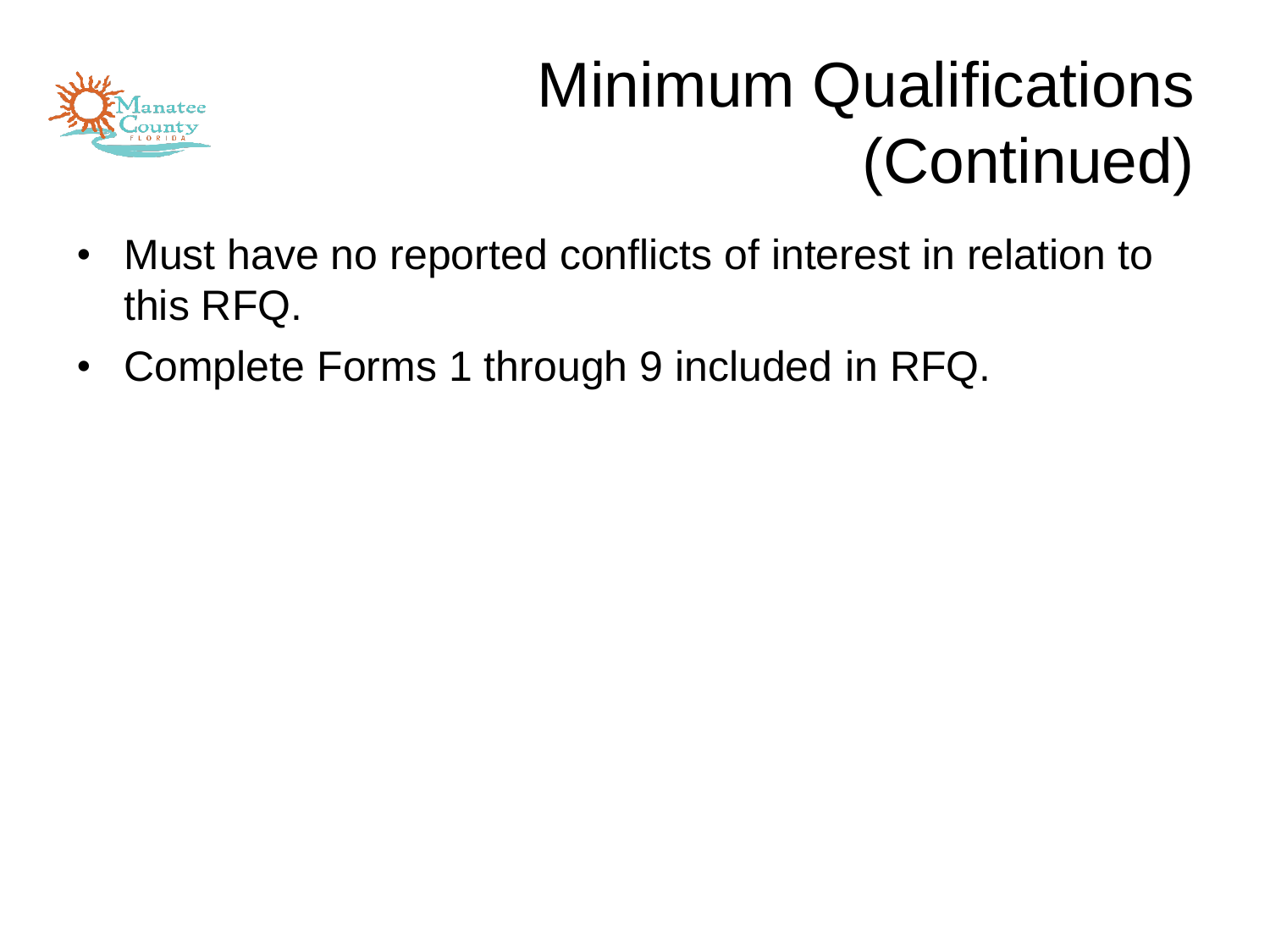

### Background

- Adjacent to the Bradenton Area Convention Center a full-service Sheraton Hotel started construction Summer of 2021. This hotel will be the headquarters hotel for the facility and bring larger events and conferences to the area. It is imperative to partner with the hotel team on the design of the convention center expansion as well as adding additional resources to the convention center, large growth is anticipated in hotel room night bookings directly increasing the Tourist Development Tax revenues. Without the expansion of the convention center, the Convention Visitors Bureau (CVB) would not have the amenities to attract small conference / conventions.
- The objective of this solicitation is to provide the Planning, Design, Permitting, Cost Options and Project Management for the Bradenton Area Convention Center Expansion.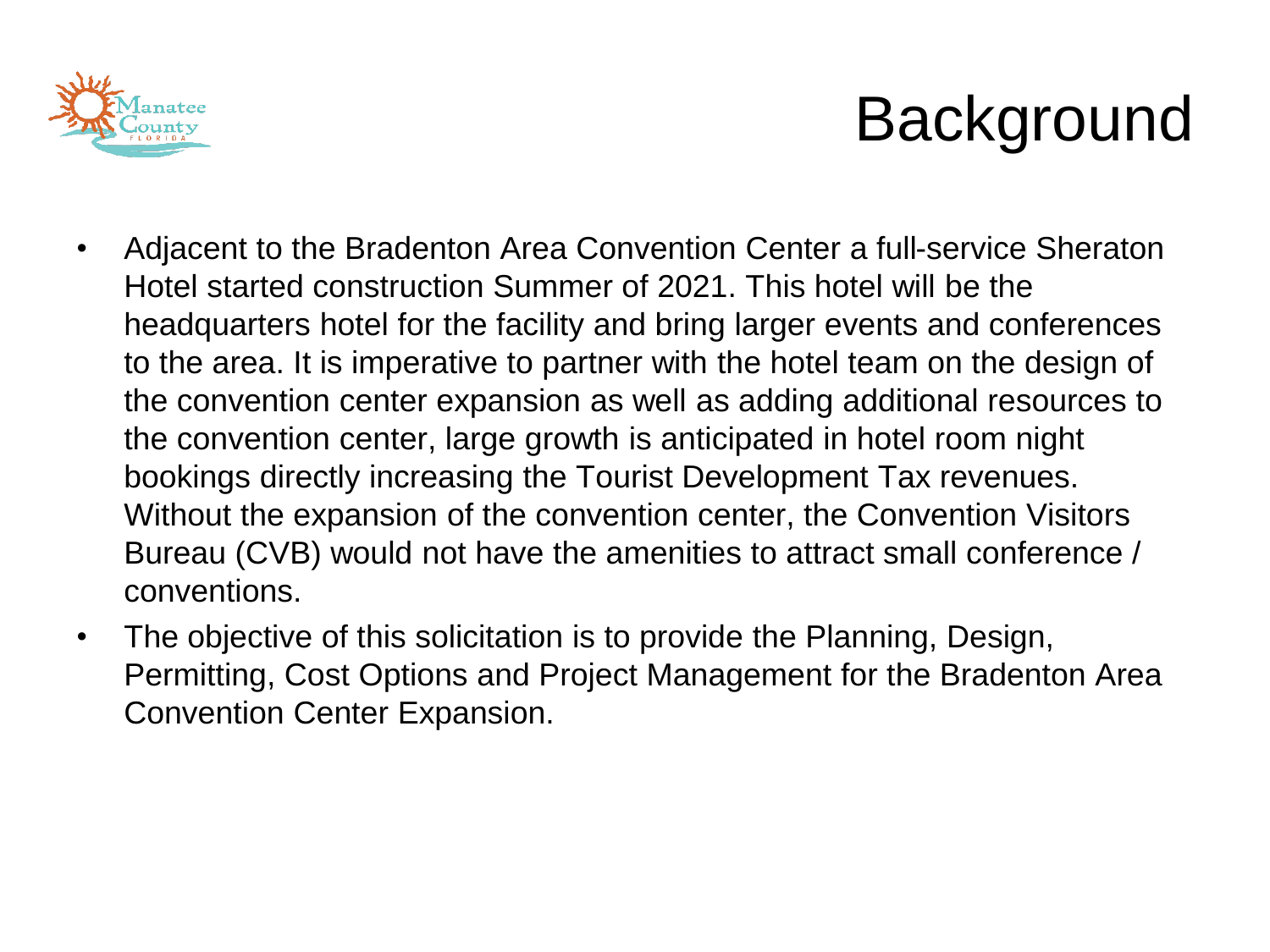

### Scope of Services

- Consultant shall provide all labor, materials, equipment, supplies and travel to perform design and permitting services (to include civil, architectural, mechanical, electrical, and plumbing), and construction phase services for the County. The services include project management, coordination, field review, data collection, including Subsurface Utility Engineering (SUE) and surveying, design and permitting. Construction phase services; coordination of meetings, response to Requests for Information (RFI) and submittals, preparation of record drawings and other services as noted in this Scope of Services.
- Proposer will also be required to work in concert with the County's Construction Manager at Risk.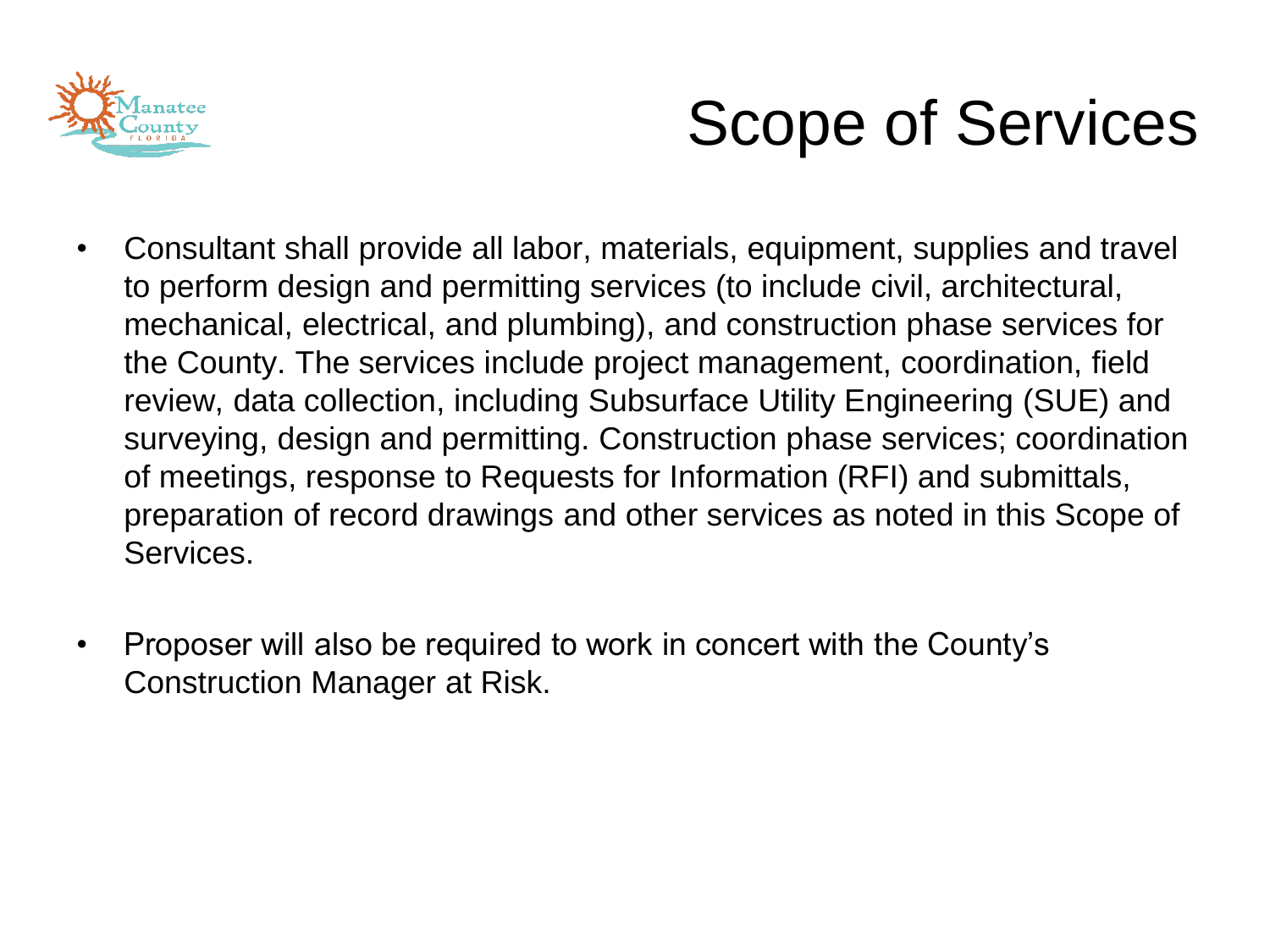

### Project Description

#### **PROJECT DESCRIPTION**

The successful Proposer (hereinafter in this scope referred to as Consultant) shall provide all labor and materials for the design of the Bradenton Area Convention Center Expansion project includes but not limited to the following:

•Perform full building code evaluation of the building. (Hurricane wind speeds, flooding, electrical, etc.).

•Evaluate all mechanical, electrical and generator systems.

•Evaluation/renovation of the existing roof.

•Design exterior improvements to the convention center to match and harmonize with the appearance of the proposed hotel.

•Adding approximately 15,000 sq. ft. multi-purpose room to the North side of the Convention Center (900 seat ballroom) and an air-conditioned connector / corridor to the hotel, for an overall total of approximately 30,000 sq. ft.

•Add pre-function space with adjacent corridors that would connect to the Sheraton Hotel.

•Create outdoor space for the ballroom area.

•Extend proposed "Event Plaza" at hotel across service road to connect with exit doors from the arena.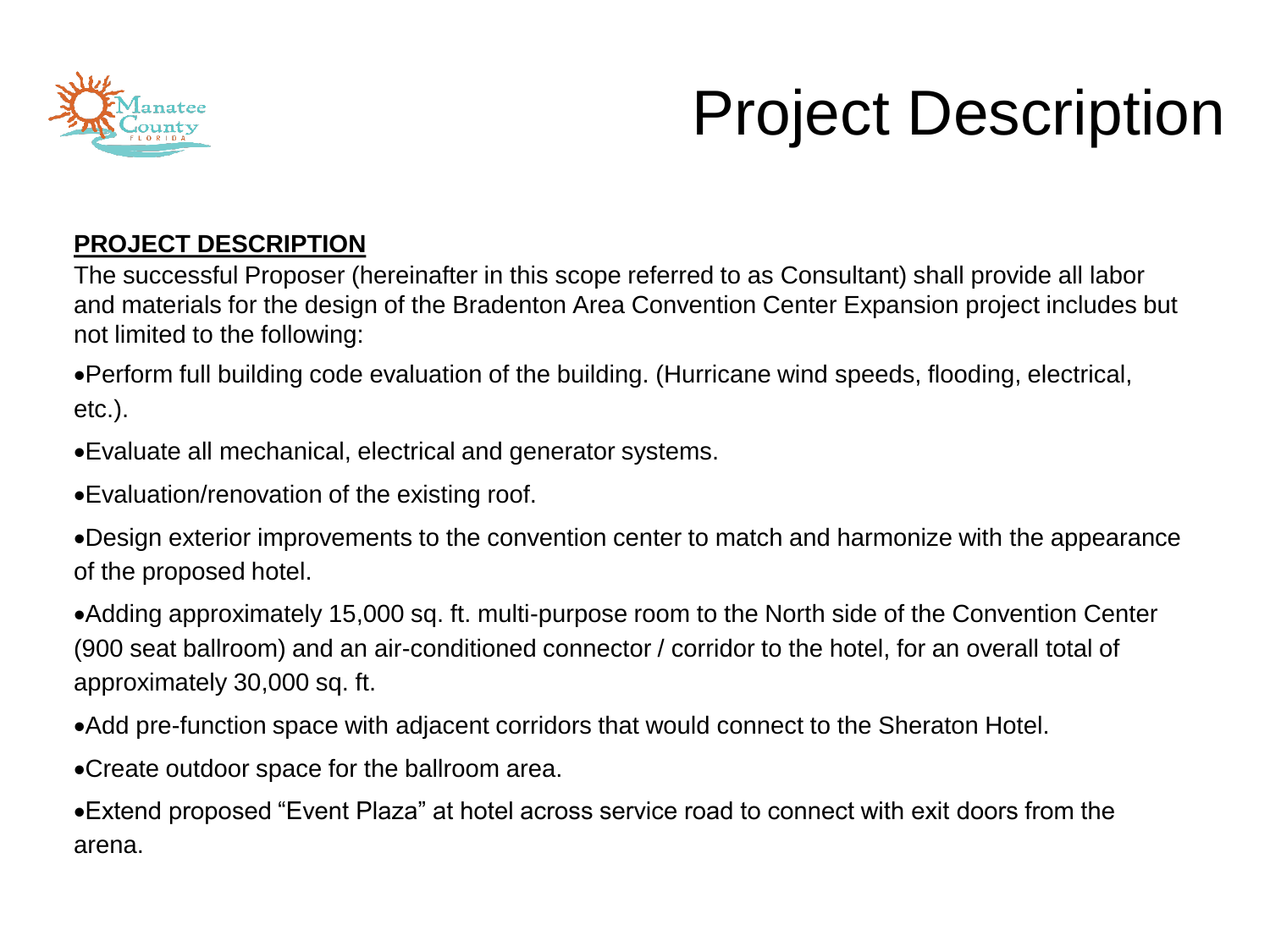

## Project Description (Continued)

- Renovation of conference center to complement interior design of the proposed hotel. Upgrade to energy efficient lighting. Add ambient lighting.
- Exhibit Hall upgrades, floors, ceiling, telescopic seats, fabric screening in front of the telescopic seats, special event electric.
- Convert southwest dressing rooms to package delivery dispatch for FedEx/UPS, etc.
- Exterior renovation that integrates with the proposed hotel.
- Kitchen renovation/upgrades. Shell kitchen space with rehabilitated (passing inspection) standard exhaust systems. Provide basic utility connections like gas, water and electric. Tenant to determine needs and wants under lease agreement.
- Add a 2,500 sq. ft. demo kitchen adjacent to the conference center main kitchen. Teaching / stadium type kitchen.
- Create outdoor gathering space for receptions and events near main kitchen and demo kitchen.
- Create a grand entrance corridor to the convention center and hotel from Haben Boulevard. Include parking lot renovation, reconfiguration where needed and directional sign package.
- Landscaping package that integrates with the proposed hotel.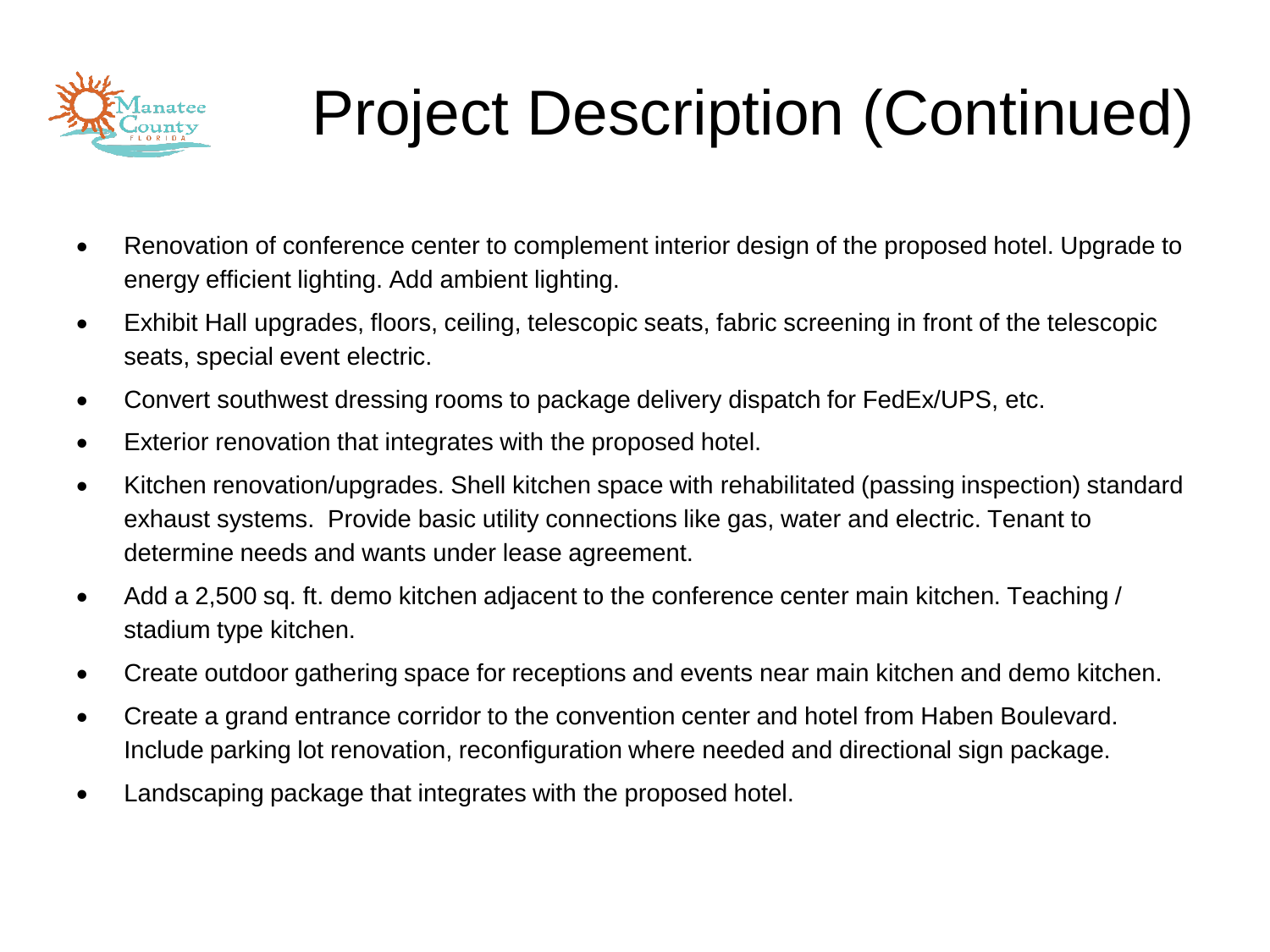

## Project Description (Continued)

- Parking deck / garage on west side of convention center.
- Two additional staff offices, adjacent to the existing staff office space.
- Media stations throughout facility for charging phones, hardwire to internet, Wi-Fi, phone booths.
- Expand connection between arena and convention center (Northwest entrance).
- Propose alternatives to entry canopy (from renovation to replacement).
- Upgrade public restroom finishes.
- Outfit concession area for outdoor vendors / catering.
- Encase steel truss structures below roof line at eaves.
- Match building signage between hotel and County facility.
- Create VIP lounge / reception area for renters to meet clients during events.
- Provide vertical storage solution at back of arena and general storage areas.
- Provide direct outdoor access to storage area back of the arena / loading dock.
- Reconfigure maintenance workshop area.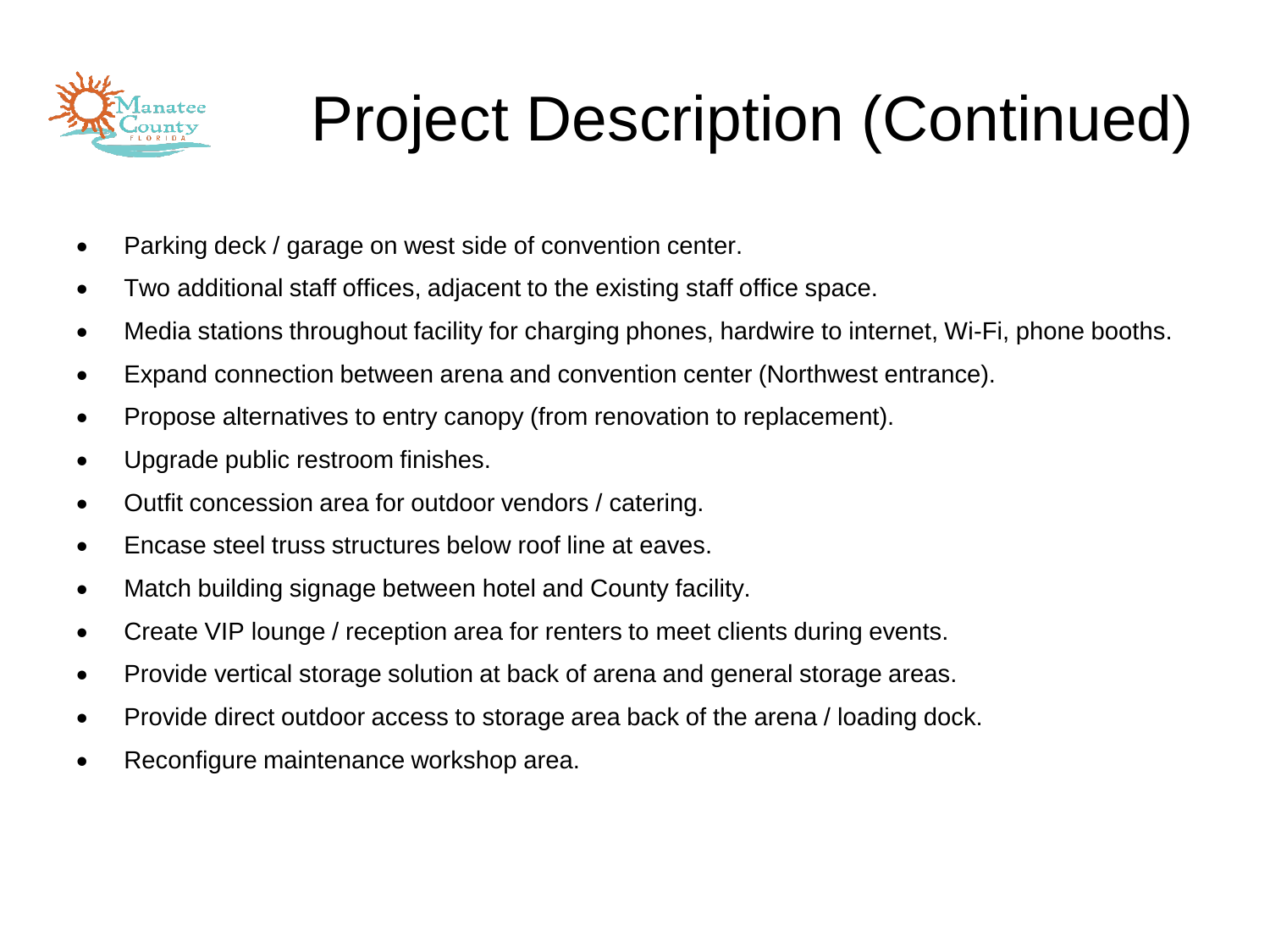

# Deliverables

- Project management, coordination, field review & data collection
- Design & permitting
- Construction Phase Services
- Estimated completion for the 100% design submittal is six (6) months from BCC contract approval.
- Review details in Item 1.04 in Exhibit 1 of the RFQ.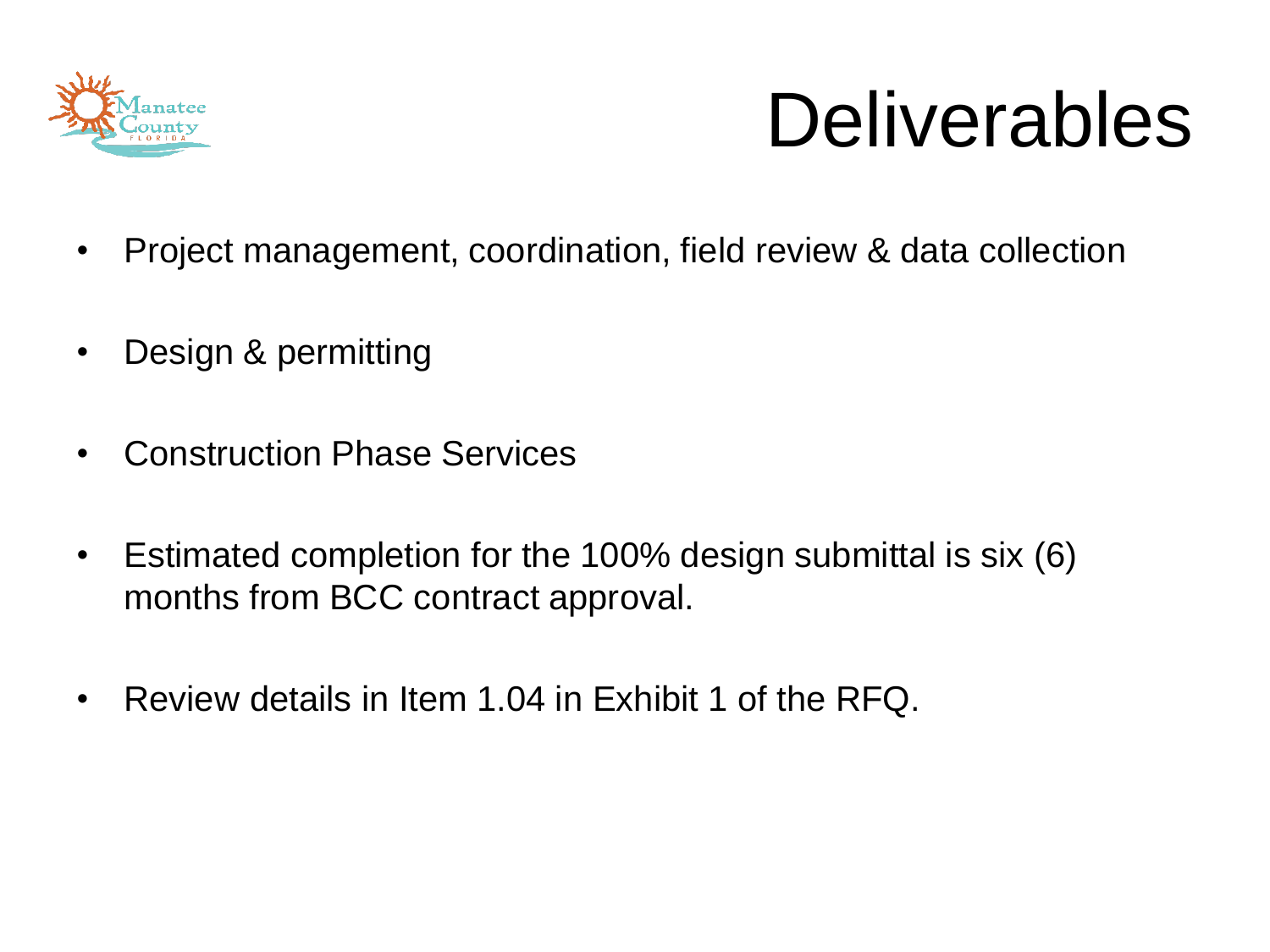

### Evaluation Criteria

| <b>Criteria</b>                       | <b>Maximum Points</b> |
|---------------------------------------|-----------------------|
| Proposer & Team's Experience          | 25                    |
| Approach to Design                    | 35                    |
| Organizational Structure and Capacity | 15                    |
| <b>Similar Completed Projects</b>     | 25                    |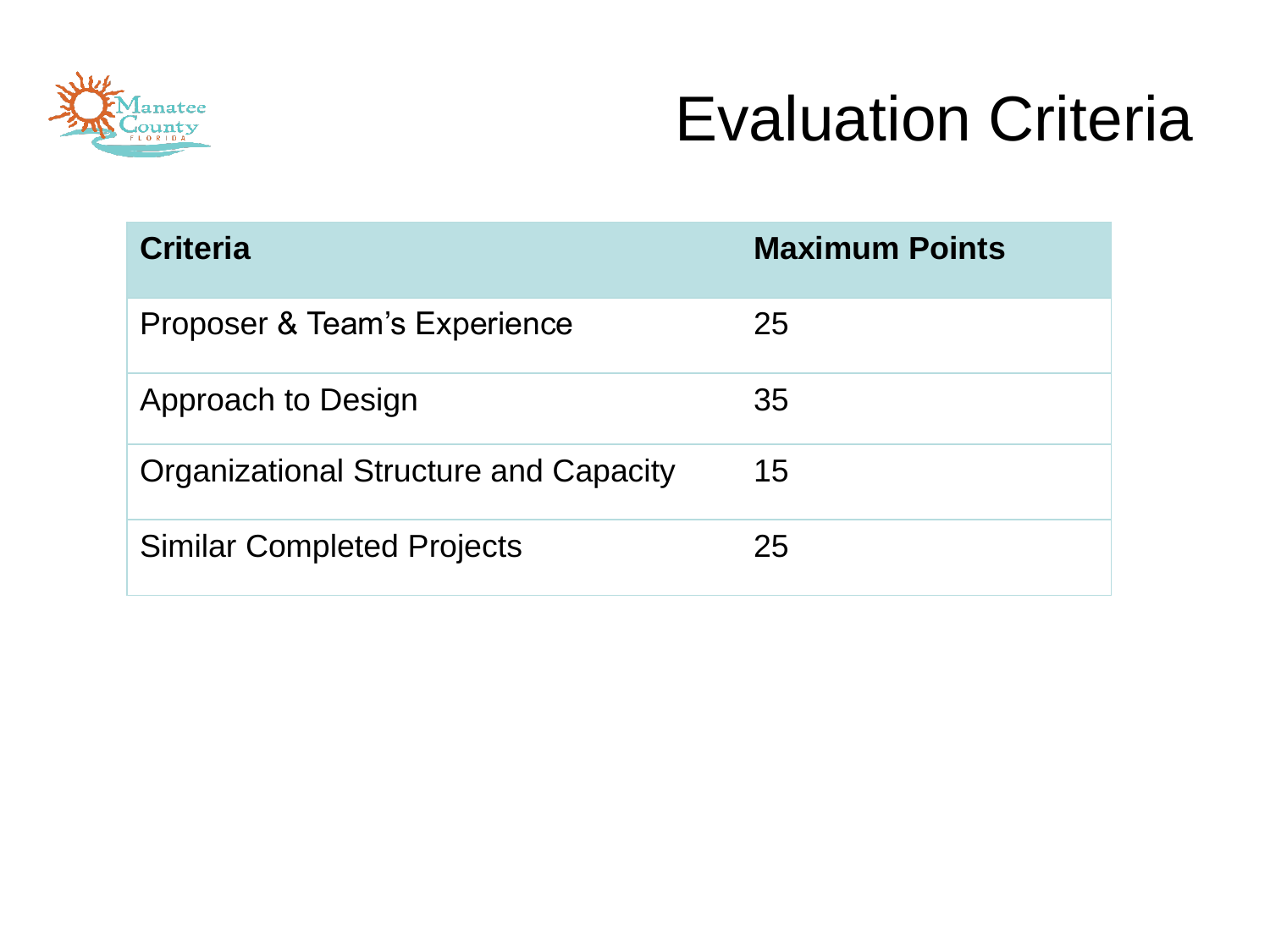

### Proposal Response

- Tab 1 Introduction
- Tab 2 Minimum Qualification Requirements
- Tab 3 Forms (9 Forms)
- Tab 4 Trade Secrets
- Tab 5 Proposers Statement of Organization
- Tab 6 Proposer and Team's Experience
- Tab 7 Approach
- Tab 8 Organizational Structure and Capacity
- Tab 9 Similar Completed Projects
- Tabs must be arranged in the same order as listed above; numbered and named, **Tabs 6, 7, 8 & 9 are limited to 20 two-sided pages.**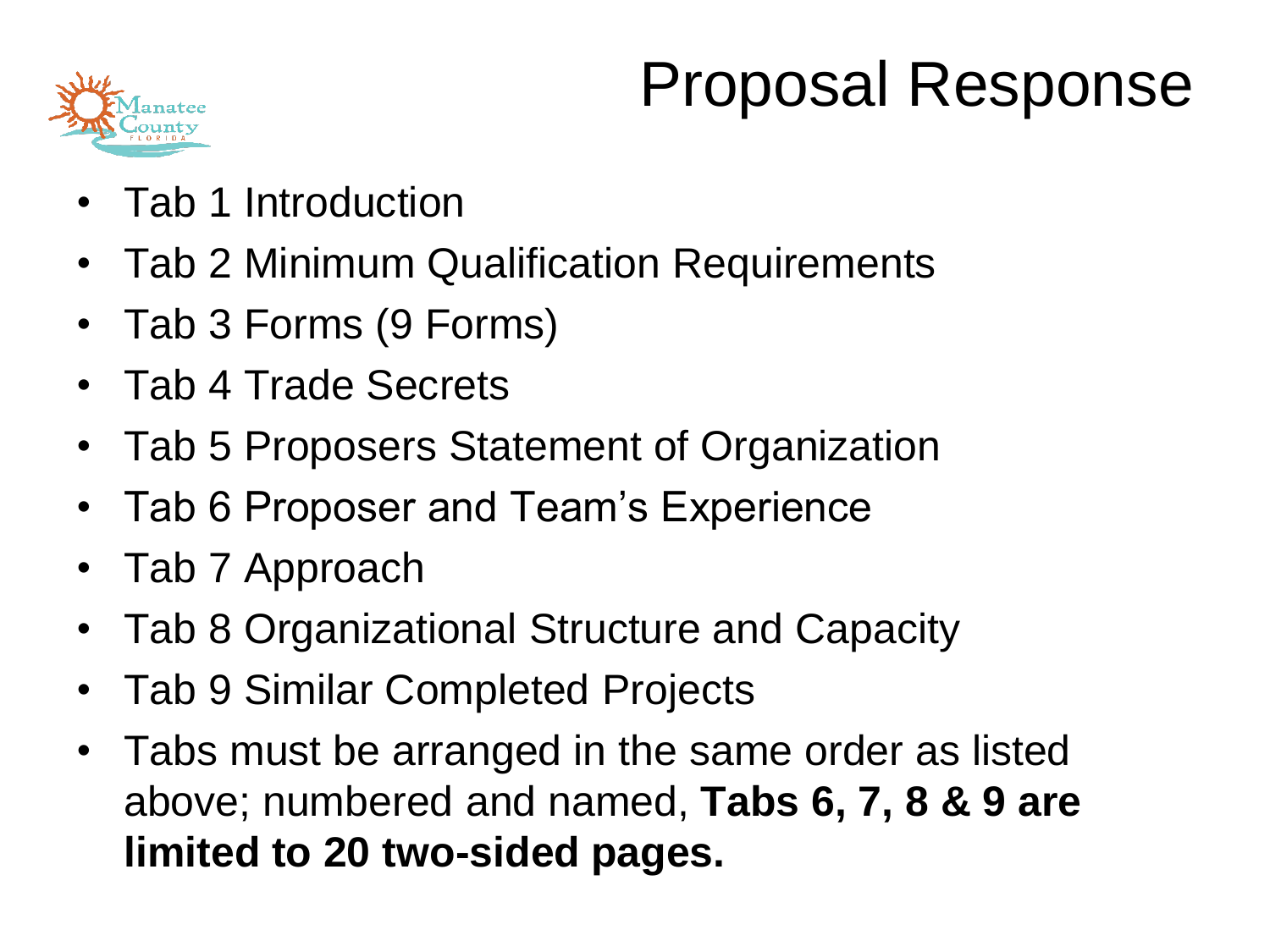

### Trade Secrets

- Proposers must identify any trade secret being claimed in accordance with Florida Statute and the instructions in the RFQ.
- Designation of the entire Proposal as 'Trade Secret', 'Proprietary' or 'Confidential' is not permitted and may result in a determination that the Proposal is nonresponsive and therefore will not be evaluated or considered.
- Trade secret material must be segregated from the portions of the Proposal that are not being declared as trade secret.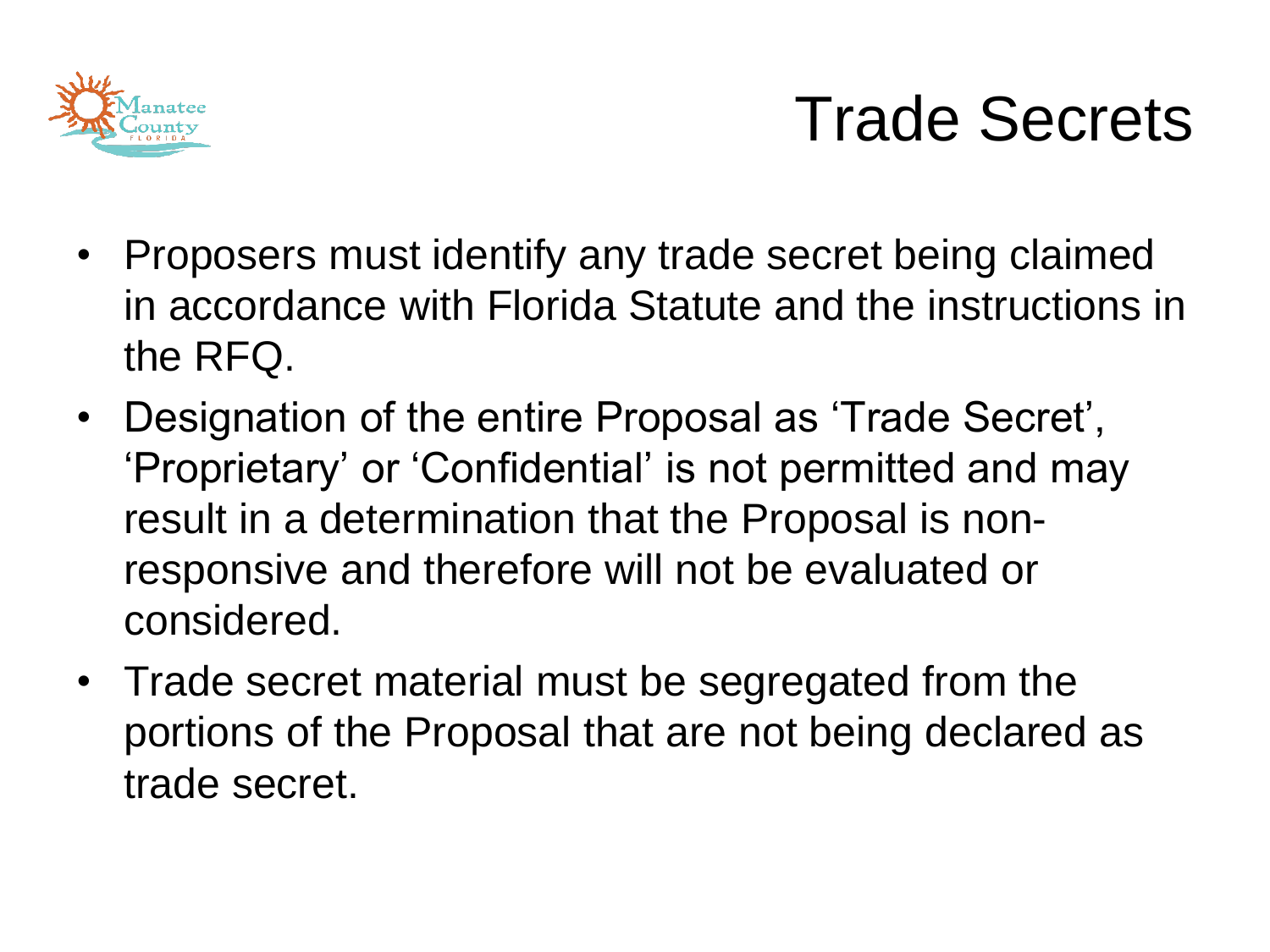

### Mistakes That Could Cost You!

- Delivering the response after the deadline.
- Failing to provide the information requested for the "Minimum Qualifications".
- Not presenting questions regarding minimum requirements, scope/specifications, terms and conditions, or other provisions prior to the deadline for delivery of questions.
- Providing information that is not legible, too small or blurry.
- Failing to acknowledge addenda.
- Failing to sign the response.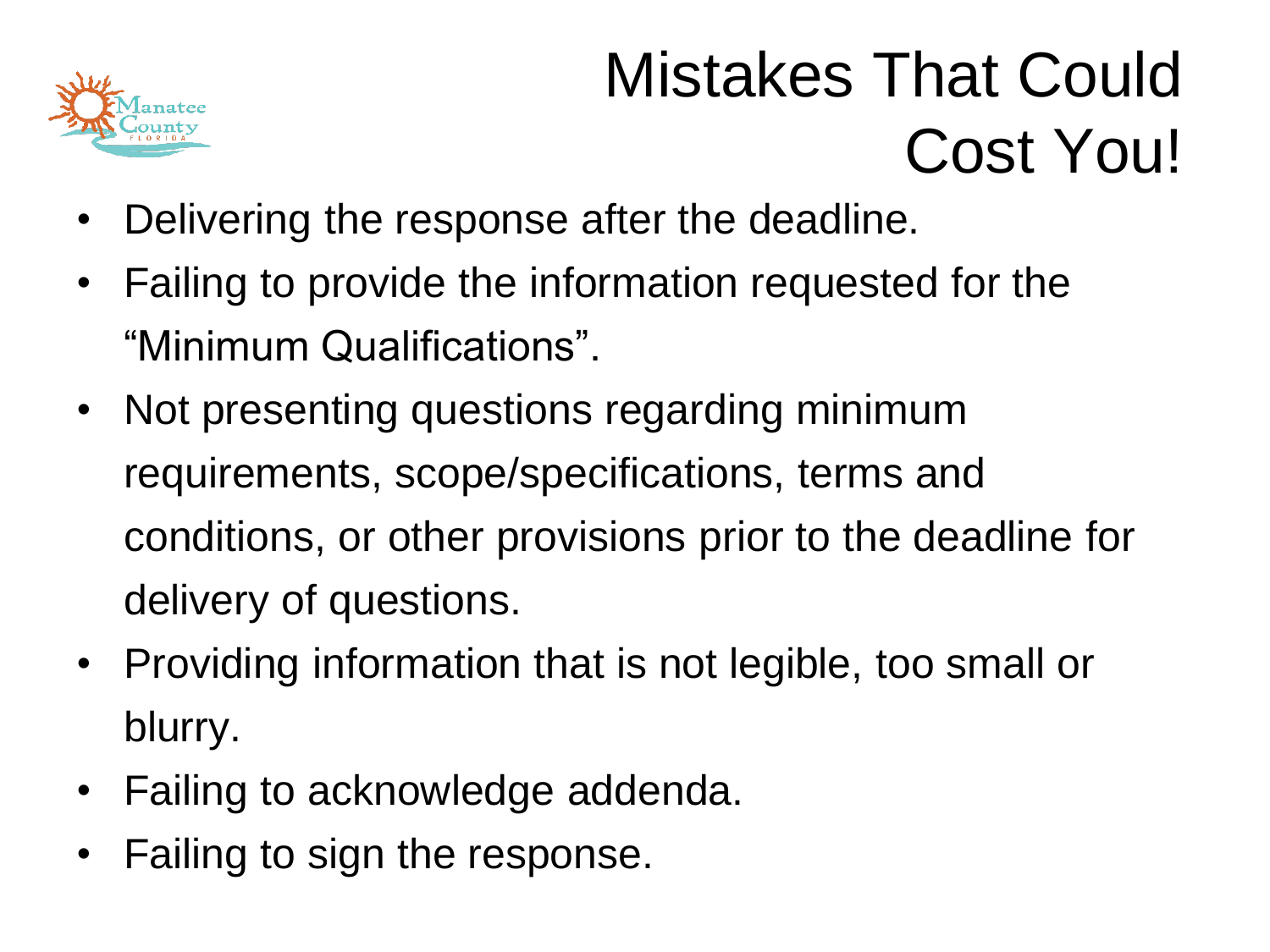

# Questions?

• All inquiries/communications regarding RFQ must be submitted to:

[sherri.adamsmeier@mymanatee.org](mailto:sherri.adamsmeier@mymanatee.org) or [purchasing@mymanatee.org](mailto:purchasing@mymanatee.org), Attn: Sherri Meier

### NO QUESTIONS ARE OFFICIAL UNTIL SUBMITTED IN WRITING.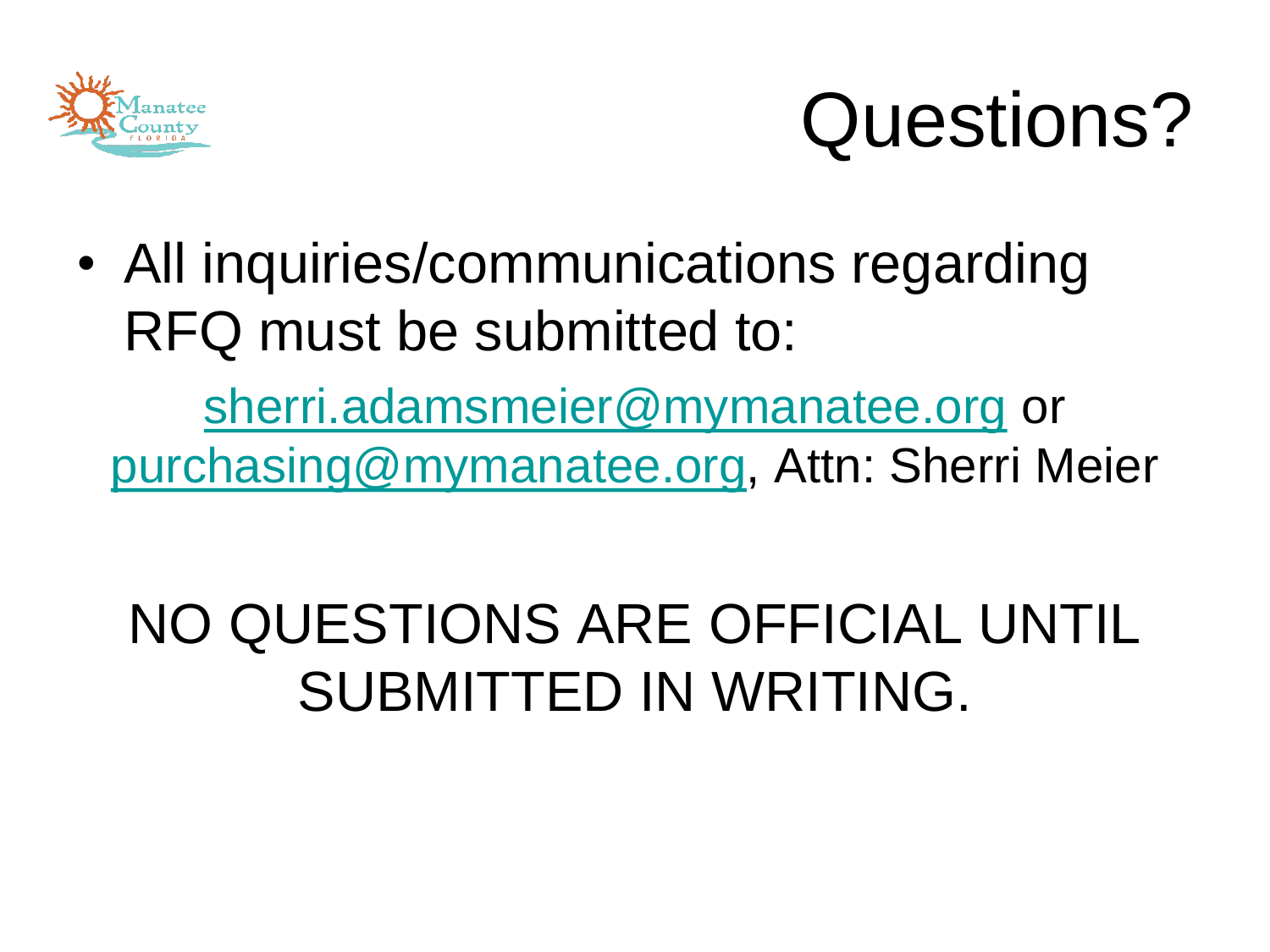

Procurement Division Non-mandatory Information Conference RFQ No. 22-R078311 Bradenton Area Convention Center Expansion A/E Services January 20, 2022 Bradenton Area Convention Center, One Haben Blvd., Palmetto, FL 34221

| <b>Printed Name</b>          | <b>Organization/Agency</b> | <b>Email Address</b>                             |  |
|------------------------------|----------------------------|--------------------------------------------------|--|
| Codrigo <i>(Gsion</i>        | MCG Procurement            | rodrigo pasional mymergalee da                   |  |
| lean Totti                   | Property Management        | jean totti Gmymanatee.org                        |  |
| Allvard Hance Olson<br>Lobec | Digital Building Services  | lolsen@dbuilds.com                               |  |
| Noorfotte<br>$cy+m$          | TLC engineens              | peyton. Woodroffe cetIC-engl.                    |  |
| almar<br>achas               | Property Management        | hjalmar. Pachas @mymonteep2g                     |  |
| rutnin Twico                 |                            | Fawley Bayant accounter chircolfawley bryant.com |  |
| CIANFAGLIONE<br>Han          | Kingay<br>$H$ arzy         | CHRIS, CIAMEAGLIOME CHang                        |  |
| Jack Minesins                | $H$ ARUARD $S$ olly        | Spacedithe e. HARVARD Voly, co.                  |  |
| Anna Pohl                    |                            | anna. pohle bacvb.com                            |  |
| Phis Thomps m                | Cunarton Smith Cansulation | champsone whereasonithe as on                    |  |
| Sherri Meier                 | MCG Procurement            | Sherri adamsmeur@mymandtes.org                   |  |
|                              |                            |                                                  |  |
|                              |                            |                                                  |  |
|                              |                            |                                                  |  |